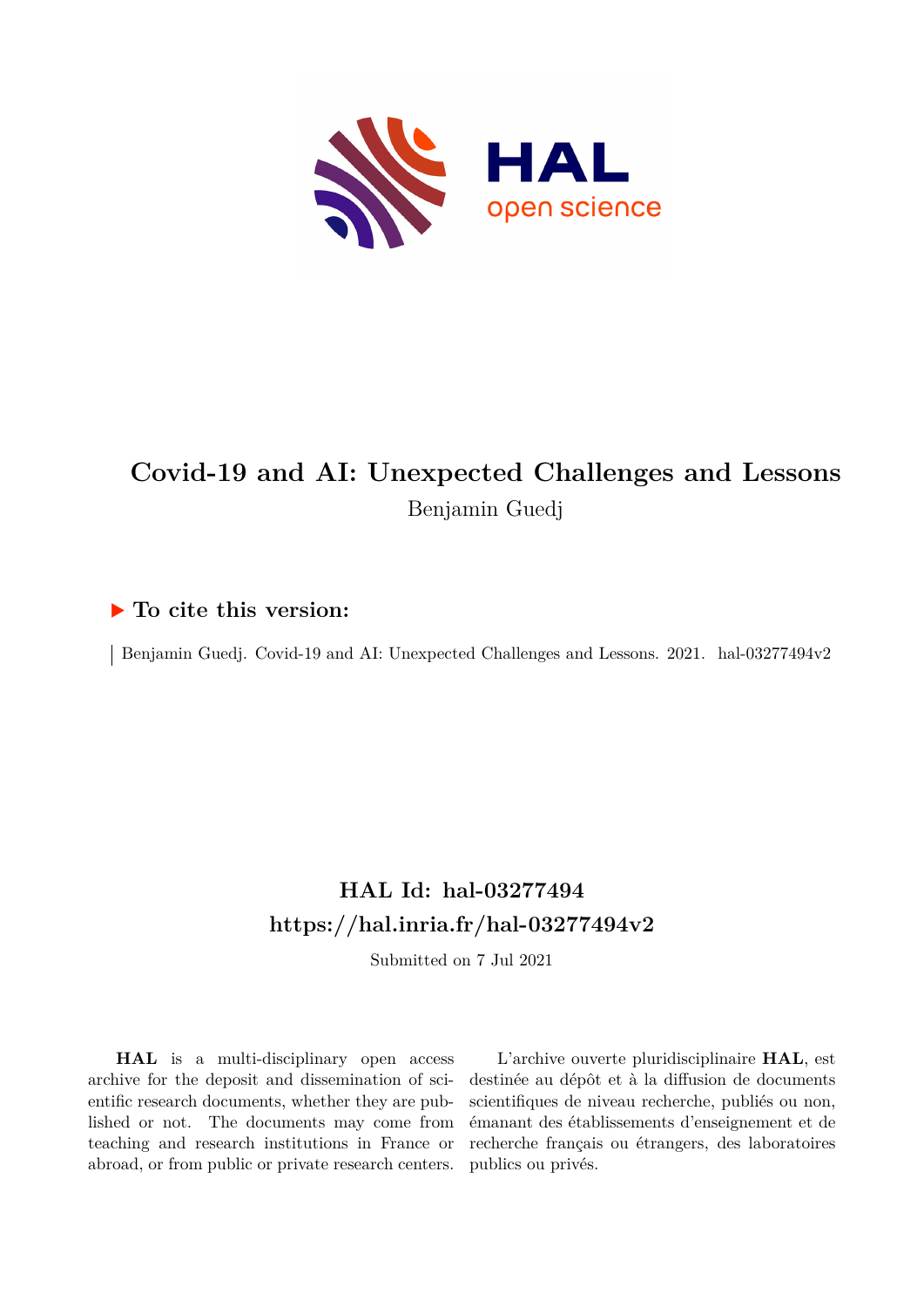# Covid-19 and AI: Unexpected challenges and lessons

#### Benjamin Guedj

University College London and Inria

On May 21st, 2021, we held the webinar "Covid-19 and AI: unexpected challenges and lessons". This short note presents its highlights.

#### **Organisers**

Organised by the French Embassy to the UK and its Department of Higher Education, Research and Innovation (Dr. Minh-Hà Pham, Councillor for Science and Technology; Dr. Rachel Millet, Scientific attachée; Elise Martin and Anna Metcalfe, interns), in partnership with the Franco-British Data Society (FBDS; Michael Butcher, president; Anne Bioche, secretary) and the Inria London programme (Dr. Benjamin Guedj, scientific director), a joint venture between Inria (Dr. Cécile Vigouroux, head of International relations; Laura Norcy, International partnerships officer) and University College London (UK).

**Context and links.** The webinar was the second event of the Amba-Series on Science and Policy, led by the French Embassy to the UK and its Department of Higher Education, Research and Innovation. The recording can be found here: [https://www.youtube.com/](https://www.youtube.com/watch?v=rVNPTdduI40) [watch?v=rVNPTdduI40](https://www.youtube.com/watch?v=rVNPTdduI40) and this note is hosted on the official webpage for the webinar: <https://uk.ambafrance.org/Webinar-Covid-19-AI-Unexpected-challenges-and-lessons>

We assembled a diverse panel of speakers from France and the UK, to cover aspects of AI research contributions and institutional responses to the pandemic.

- Prof. Geraint Rees, Professor of Cognitive Neurology at University College London (UCL), Dean of the faculty of Life Sciences and Pro-Vice-Provost for Artificial Intelligence – as such, Geraint oversees the global AI strategy for UCL and how UCL engaged with the public debate on AI during the pandemic.
- Dr. Emilie Chouzenoux, Researcher at Inria in applied mathematics and an European Research Council grantee. Emilie has been involved in a successful collaboration with French hospitals in Paris to assess the severity of Covid-19 cases.
- Dr. Hugues Berry, Research Director at Inria in computational biology and adjunct to the vice-CEO for science, for the themes "digital health and biology". Hugues has been the co-director of the Covid 19 task force at Inria which oversaw the many projects the institute has put forward since the beginning of the pandemic.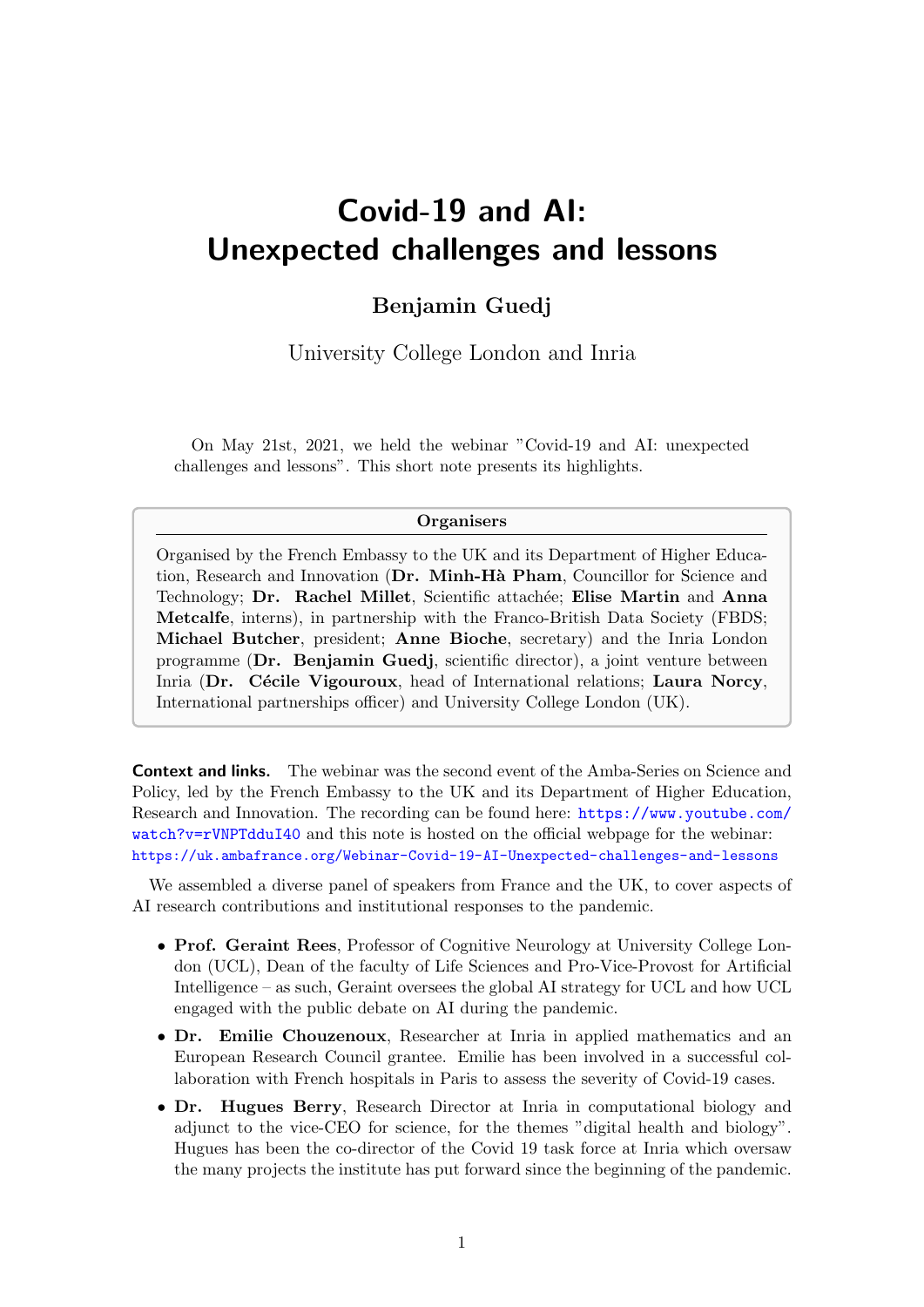- Prof. Mihaela van der Schaar is the John Humphrey Plummer Professor of Machine Learning, Artificial Intelligence and Medicine at the University of Cambridge, a fellow of the Alan Turing Institute and a Chancellor's Professor at UCLA. Mihaela is the founder and director of the Cambridge centre for AI in Medicine.
- Dominic Cushnan, AI Imaging Lead at NHSX. Dominic has led the NHS AI Lab through the early days of the pandemic including setting up the National COVID-19 Chest Imaging Database and the subsequent Imaging for AI programme which he now leads, along with its strategic policy.
- Dr. Benjamin Guedj, Researcher at Inria and Principal Researcher at UCL, chairman.

The 90 minutes webinar was divided in three parts: each speaker first presented their views on how AI has been used to fight the pandemic. We then started a general panel discussion, followed by Q&A with the audience (over a hundred attendees).

**Highlights.** The Covid-19 pandemic has profoundly disrupted hundreds millions of lives in the past 18 months or so, and we certainly are not over with it yet. The panel discussed the many faces of Artificial Intelligence (AI), which has been put to test immensely in the period to adapt our societies. To name but a few examples, the very fact that we hold meetings and webinars online, are able to communicate and connect across time and space in a way that was not so widespread before the pandemic (that is underpinned, of course, by load balancing algorithms, non stationary noise detectors to filter out the sound of dogs barking or domestic noise, etc.), our groceries being delivered by routes that are planned through AI. The scale of these changes truly is unprecedented in such a short amount of time.

AI has also been used more directly in connection to the actual medical response to the pandemic, including (but not limited to) gene sequencing, clinical trials, vaccine development. The panel discussed specific examples, such as predicting the severity of Covid-19 cases using artificial intelligence methods (e.g., image segmentation for identifying lung lesions possibly linked to severe Covid-19 forms) for multimodal datasets (leveraging CT scans, medical imaging, clinical and biological data for about a thousand patients, over the course of a few weeks). Other examples include forecasting attendance to medical or vaccine appointments, or machine-learning based warning systems for hospitals through NHSX (to facilitate diverting staff, beds, or equipment such as oxygen and ventilators, to adjust in real time to the dynamics of the pandemic).

What has been revealed by the pandemic, and how it caught most of the world by surprise in early 2020, is how healthcare systems in Europe and in the world were relatively poorly connected and little equipped with electronic health record systems, which made collecting and sharing data<sup>1</sup> across countries challenging. As the response to the pandemic must be global, the need for global health data collection<sup>2</sup> and processing is even more pressing. The corollary is the necessity to train new generations of scientists who can combine a deep understanding of both healthcare and AI – urging higher education bodies to take part in the long-term effort against the pandemic, and the inevitable next ones.

<sup>1</sup>Raising multiple issues, as interoperability, lack of data reporting standards, data privacy, weakly supervised (if any) data, legal mechanisms to outsource data for collaborative research globally, to name but a few.

<sup>&</sup>lt;sup>2</sup>A lot of data, telling a little bit about a very large number of citizens, was already collected before the pandemic, although some of the most relevant features to fight the virus (concerning only a rather limited number of individuals) were only collected after March 2020.